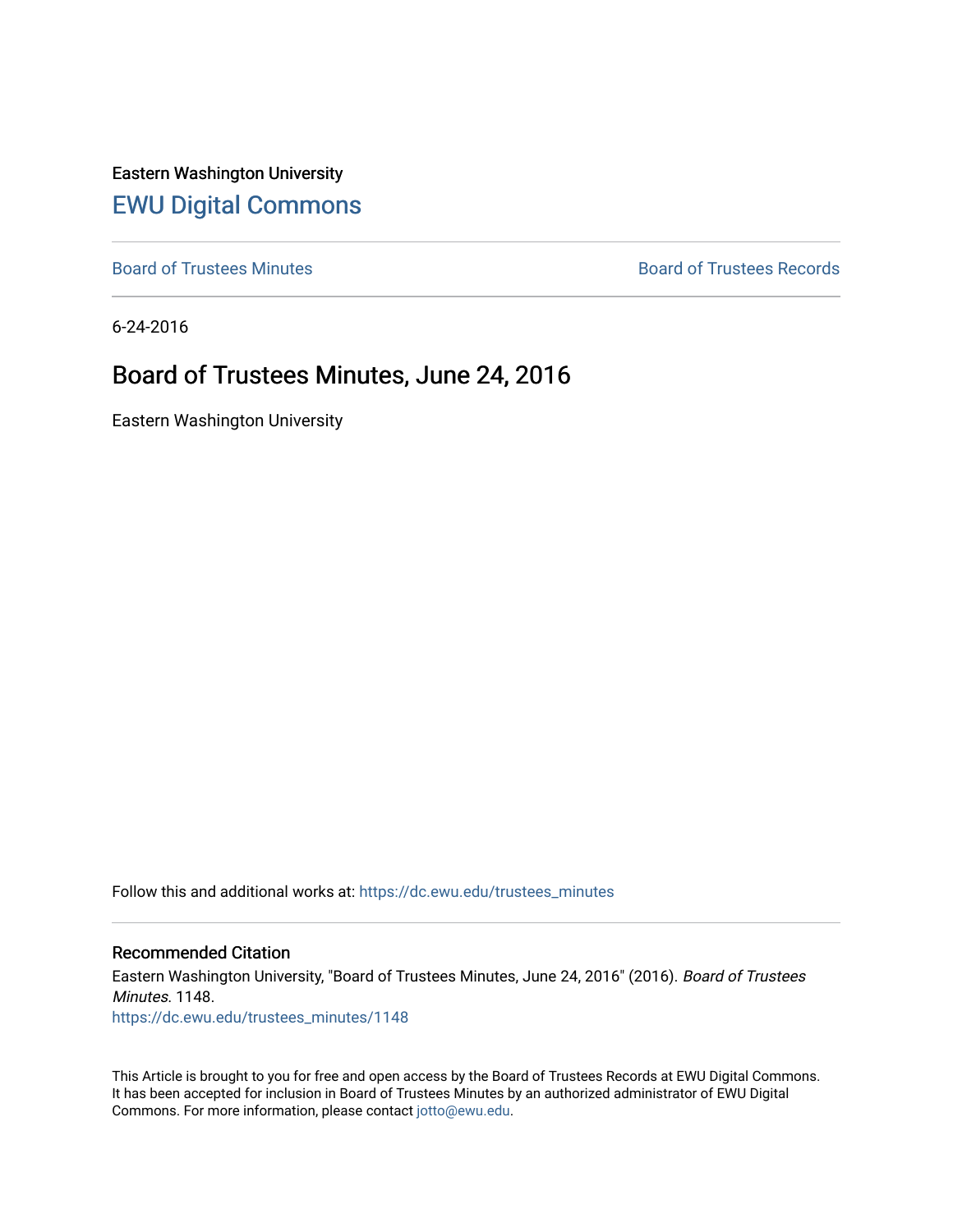

## **Board of Trustees'**

Regular Meeting

Friday June 24, 2016

# **MINUTES**

Trustees Present Michael Finley Uriel Iñiguez Jay Manning James Murphy Robert Whaley Vicki Wilson

### **Quorum**

A quorum was present. Trustees Tanaka and Garcia were absent. The new student trustee, Ariel McMillen, was present; her term is effective July 1, 2016. Ms. McMillen did not vote on any of the items presented to the Board.

Discussion Items

**PUB Update**. Vice President Stacey Foster informed the Board that the PUB renovation project brought in limited response and came in over the budgeted amount. The decision has been made to send the contract out to bid again. **Action Items**

*Motion 06-01-16: Trustee Wilson moved for approval of the FY2017 Operating Budget for \$280,143,741 as presented.*

*Seconded by Trustee Manning. Motion carried.*

*Motion 06-02-16***:** *Trustee Wilson moved for approval of the FY 2015-17 Capital Budget for \$86,260,000 as presented.*

*Seconded by Trustee Iñiguez. Motion carried.*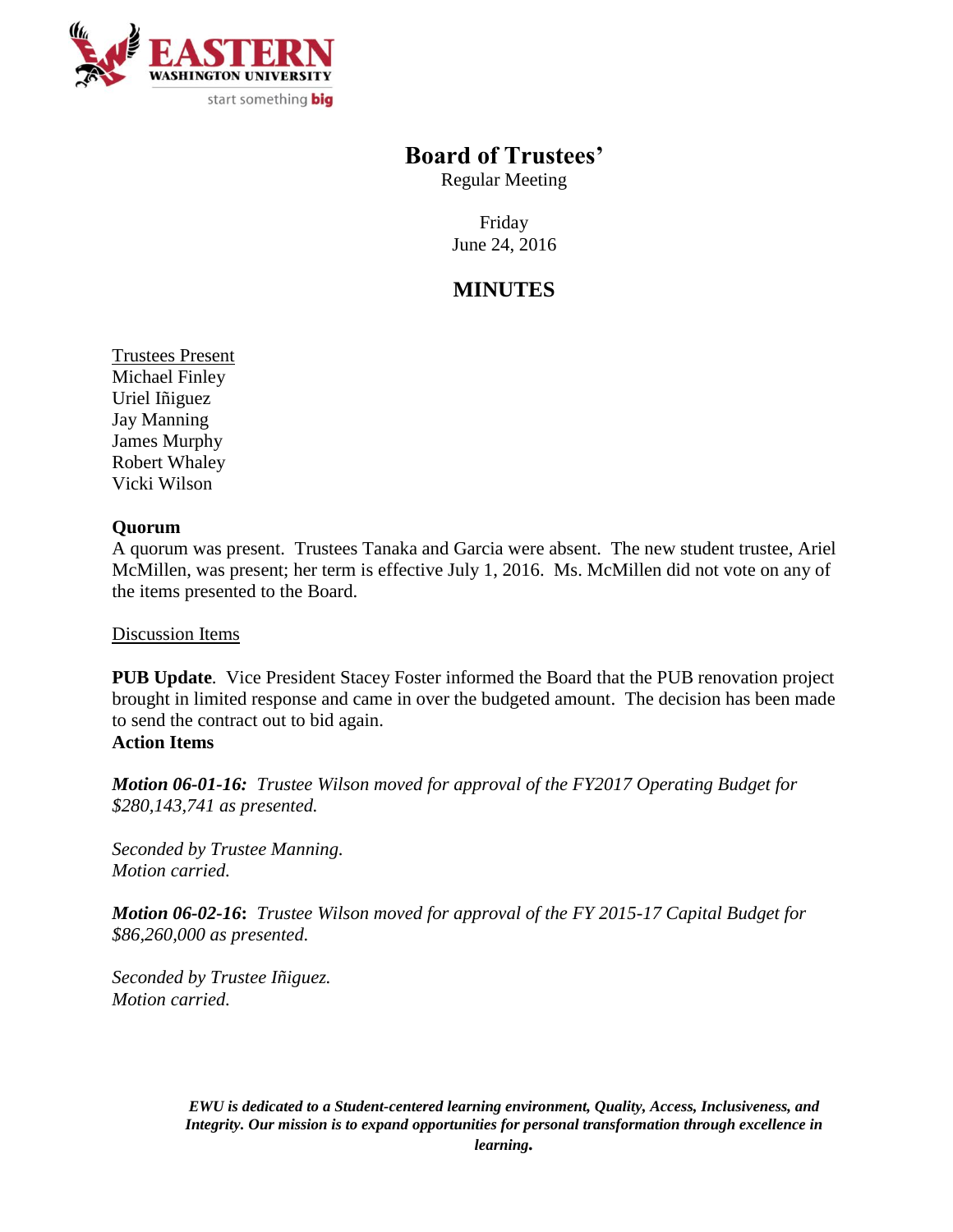

*Motion 06-03-16: Trustee Manning moved for approval of the collective bargaining agreement between United Faculty of Eastern and Eastern Washington University effective September 1, 2016, through August 31, 2019.*

*Seconded by Trustee Wilson. Motion carried.*

*Motion 06-04-16: Trustee Wilson moved for approval of tenure for Timothy Hilton effective September 1, 2016.*

*Seconded by Trustee Manning. Motion carried.*

*Motion 06-05-16: Trustee Whaley moved for approval of tenure and promotion to associate professor for German Izon and Abrahim Soleimani effective September 1, 2016.* 

*Seconded by Trustee Wilson. Motion carried.*

*Motion 06-06-16: Trustee Whaley moved for approval of promotion to professor for Deirdre Almeida effective September 1, 2016.* 

*Seconded by Trustee Wilson. Motion carried.*

*Motion 06-07-16: Trustee Finley moved for approval of the board of trustees' three-year meeting dates, 2017-2019, as presented.* 

*Seconded by Trustee Iñiguez. Motion carried.*

*Motion 06-08-16: Trustee Whaley moved for approval of the change to the resolution regarding the Cross Connection Control Program that designated Mr. Butler to be EWU's Cross Connection Control Specialist.* 

*Seconded by Trustee Manning. Motion carried.*